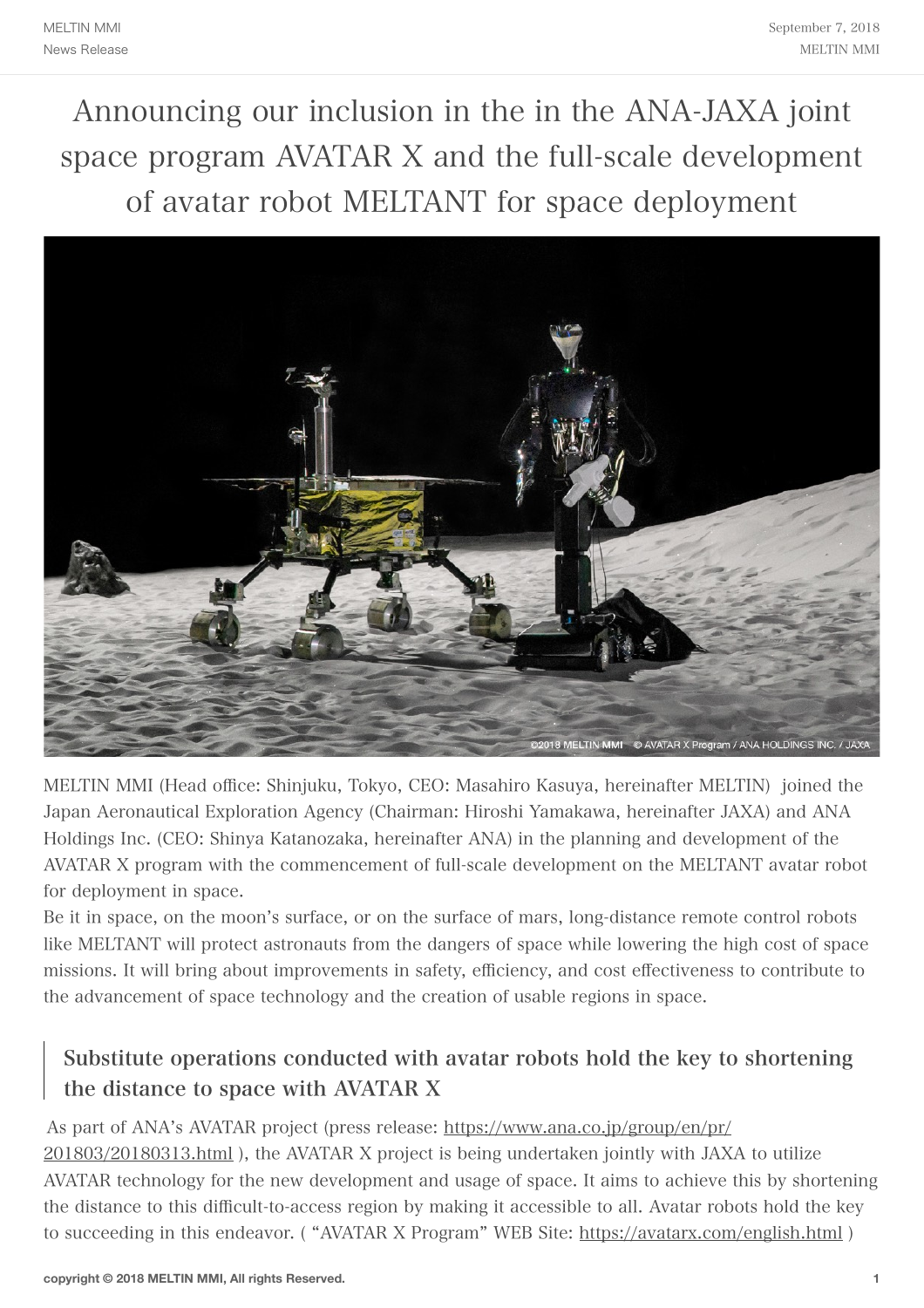

Manned space missions present the high hurdle of sending astronauts into orbit. If remote-control avatar robots can be allied with human awareness, for example through real-time operation from a control room on Earth, it will be possible to replace astronauts in certain tasks. In other words, operators on Earth's surface will be enabled to work in space.

Space operations come with enormous risks and

the costs of protecting the lives astronauts and other inhabitants while in space are great. We expect that by substituting avatar robots for workers, space development can be pursued with increased safety and lower costs. Also, while astronauts can only feel the surface of the moon through their space suits, avatar robots makes it possible to touch the surface of the moon directly.

## Whether at the space station, the moon's surface, or the surface of Mars, the era of avatar robots operating in all space environments is about to start

MELTIN plans to operate avatar robot MELTANT in every type of environment in space, including in the space station or at bases on the moon or on Mars. The planned use cases are as follows:

### At the space station ( in low Earth orbit or while orbiting the moon )

- Supporting the lives of astronauts (by growing food, cooking, cleaning, etc.)
- Conducting scientific experiments
- Conducting all types of internal on-board maintenance
- Conducting external maintenance on the station
- Providing long-distance space experiences and more

#### In space hotels

- Assisting hotel operators with tasks (producing food, cooking, cleaning, etc.)
- Providing all types of service to hotel guests
- Conducting all types of internal on-board maintenance
- Conducting external maintenance on hotels
- Providing long-distance space experiences and more

#### Services in Orbit

- Constructing large-scale satellites and space probes in Earth's orbit
- Refueling, servicing, and repairing satellites in Earth' orbit

#### At a lunar base

- Building a base and doing maintenance
- Doing maintenance on rovers and all other types of other equipment
- Conducting dangerous operations in exposed environments outside of the base
- Supporting the lives of people living there (by growing food, cooking, cleaning, etc.)
- Providing long-distance medical care (diagnosis, treatment, surgery)
- Conducting scientific experiments
- Purifying water excavated from the moon's surface
- Producing materials from regolith (the moon's sand) using a 3D printer
- Providing long-distance moon experiences and more

#### At a Mars base

- Building a base and doing maintenance
- Conducting maintenance on rovers and every other type of other equipment
- Conducting dangerous operations in exposed environments outside of the base
- Providing long-distance medical care (diagnosis, treatment, surgery)
- Operating equipment in processing facilities using all types of materials excavated on-site
- Providing long-distance Mars experiences and more \*It is assumed actual long-distance operations on Mars will be conducted from a Mars orbiting station or Mars base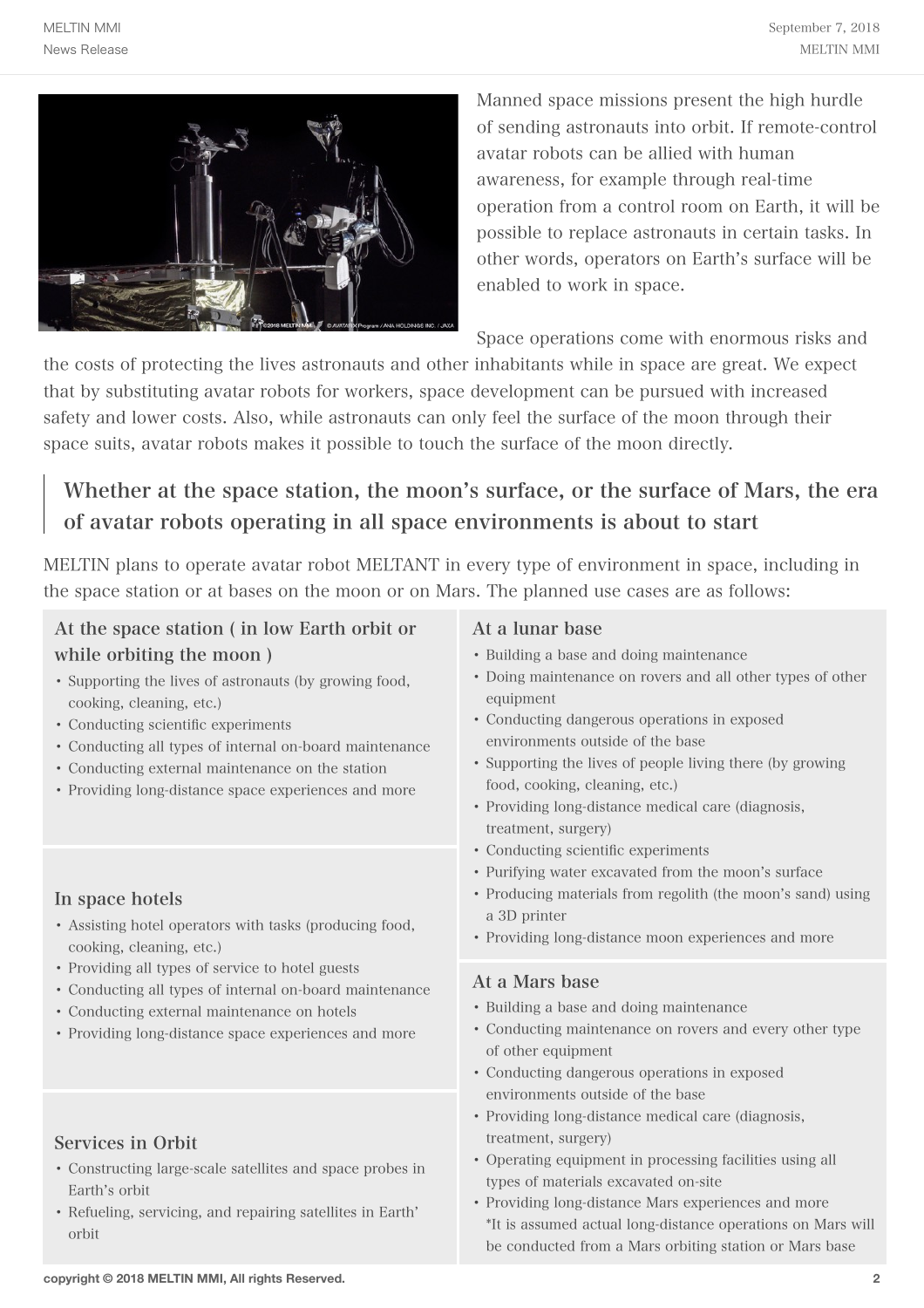# Because MELTANT's hands are strong and flexible, it can replace people in various operations

It is difficult to automate every operation at the space station or at a lunar base, so in the future a portion of operations will require a human's advanced judgment and task performance. In addition, all types of tools and mechanical interfaces have been designed for human operation, meaning any

remote-controlled robot meant to replace humans in that environment will need abilities close to that of a human.

The MELTANT's robot hands are the same size of a human hand and provide the same power, speed, freedom, and haptics. It can be controlled intuitively, enabling it to replace humans in many high-level operations in space. In the future, we will continue to prove its capabilities with repeated simulation field tests and make repeated improvements so that MELTANT can quickly be deployed to space.



# We will exhibit MELTANT- $\alpha$  in a test field created to simulate space exploration on the surface of the moon and give a live demonstration of its remote controls

Today, on September 6, at the AVATAR X Project Press Conference at JAXA's Sagamihara Campus, we will exhibit the concept robot MELTANT- $\alpha$  and give a demonstration.

In a field created to simulate space environments encountered on the surface of the moon, MELTANT- $\alpha$  will do provisional maintenance on a broken rover as if controlled remotely from Earth's surface.